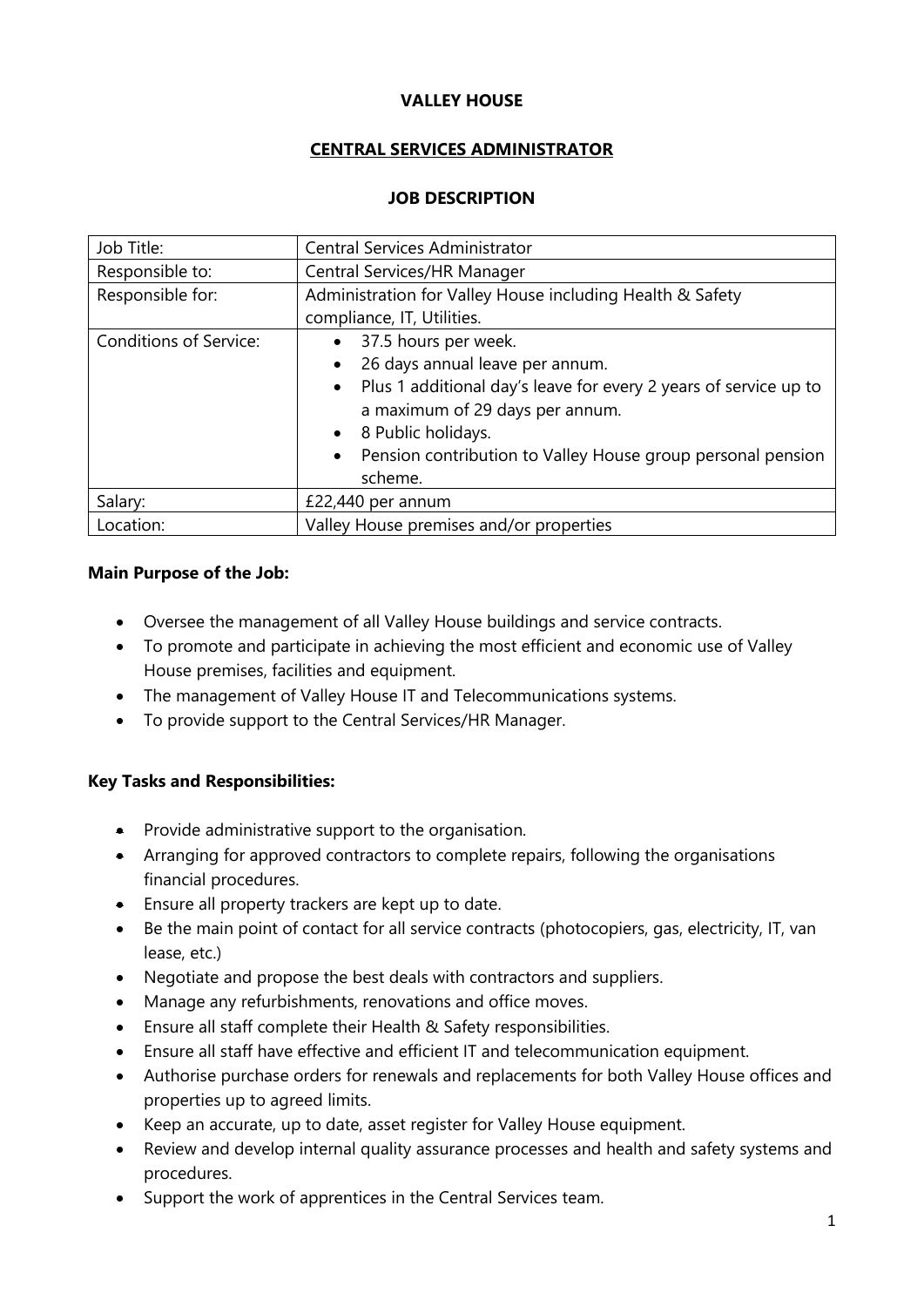• Provide cover in reception, dealing with visitors and telephone calls.

# **Corporate Responsibilities:**

- Adhere to all Valley House policies.
- Ensure the effective implementation of Valley House Equality and Diversity policies.
- Ensure the service user is at the heart of all service delivery and development.
- Attend all meetings and training relevant to your role.
- Act as an ambassador for Valley House.
- To carry out other duties appropriate to the post as requested by your line manager or other manager or Board member.
- **1. Whilst every endeavour has been made to outline all the duties and responsibilities of the post, a document such as this does not permit every item to be specified in detail**
- **2. Workers should not refuse to undertake any work, which is not specified in this Job Description, but they should record any additional duties they perform and these will be taken into account when the post is reviewed.**
- **3. Valley House is an Equal Opportunities Employer and requires its employees to comply with all current equality policies both in terms of equal opportunity for employment and access to services.**
- **4. Valley House is committed to making any necessary reasonable adjustments to the job role and the working environment that would enable access to employment opportunities for disabled job applicants or continued employment for any employee who develops a disabling condition.**
- **5. All posts at Valley House are subject to continued funding.**
- **6. This job description may be subject to change by agreement from time to time to reflect the changing needs of Valley House and its funders.**